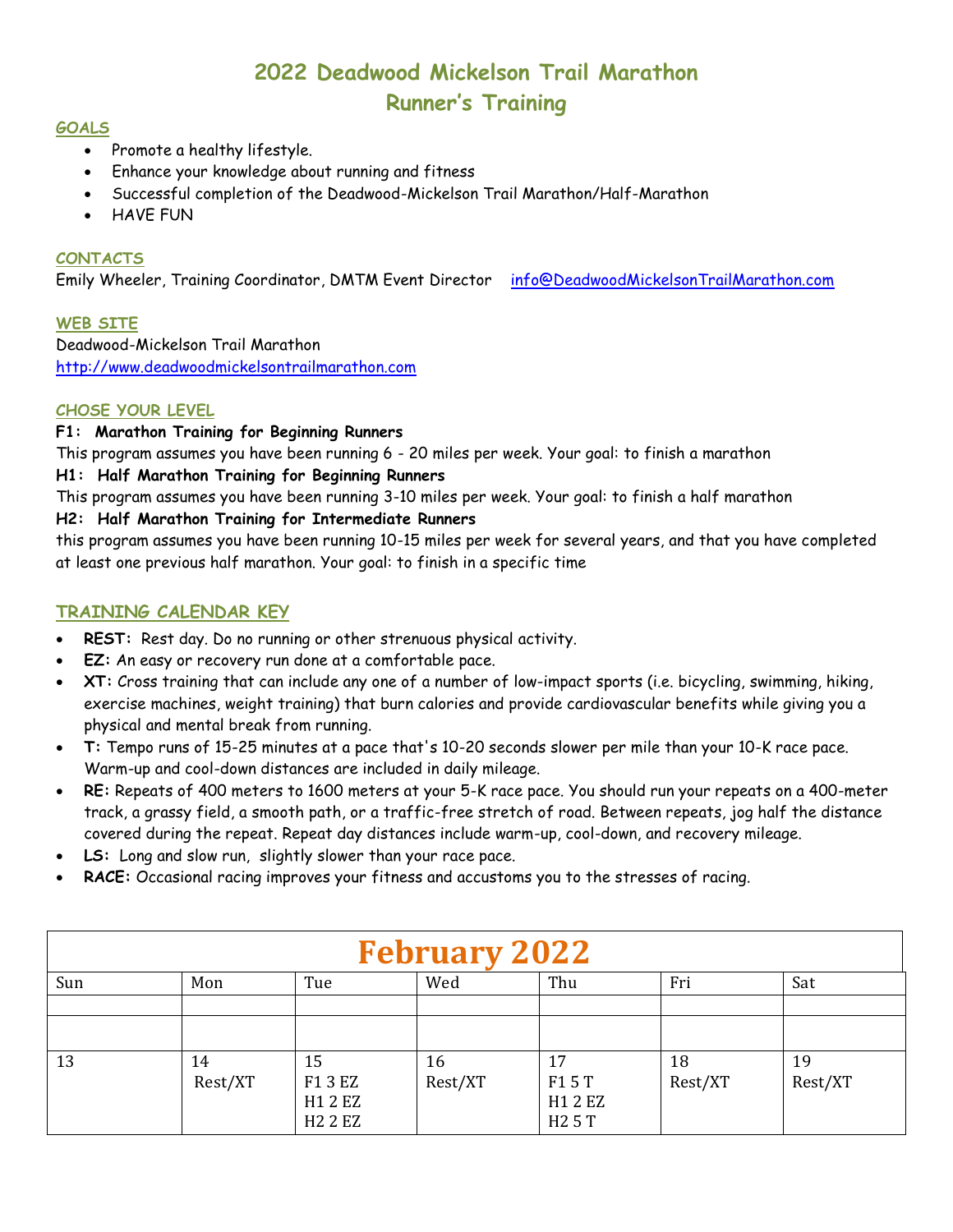| 20<br>F18EZ<br>H1 2 EZ<br>H <sub>2</sub> 6 E <sub>Z</sub>      | 21<br>Rest/XT             | 22<br>F1 3 EZ<br>H1 2 EZ<br><b>H2 2 EZ</b>           | 23<br>Rest/XT             | 24<br>F15RE<br>H1 2 EZ<br><b>H25 RE</b>                             | 25<br>Rest/XT                                   | 26<br>Rest/XT         |  |  |  |
|----------------------------------------------------------------|---------------------------|------------------------------------------------------|---------------------------|---------------------------------------------------------------------|-------------------------------------------------|-----------------------|--|--|--|
| <b>March 2022</b>                                              |                           |                                                      |                           |                                                                     |                                                 |                       |  |  |  |
| Sun                                                            | Mon                       | Tue                                                  | Wed                       | Thu                                                                 | Fri                                             | Sat                   |  |  |  |
| 27<br>F19EZ<br><b>H13EZ</b><br>H <sub>2</sub> 6 E <sub>Z</sub> | 28<br>Rest/XT             | $\mathbf{1}$<br>F1 3 EZ<br>H1 2 EZ<br><b>H2 2 EZ</b> | $\overline{2}$<br>Rest/XT | 3<br>F15T<br>H13EZ<br>H <sub>2</sub> 5 T                            | $\overline{4}$<br>Rest/XT                       | 5<br>Rest/XT          |  |  |  |
| 6<br>F1 10EZ<br>H14EZ<br><b>H27EZ</b>                          | $\overline{7}$<br>Rest/XT | 8<br>F15EZ<br>H1 2 EZ<br><b>H24EZ</b>                | 9<br>Rest/XT              | 10<br>F15EZ<br>H13EZ<br>H <sub>2</sub> 4 E <sub>Z</sub>             | 11<br>Rest/XT                                   | 12<br>Rest/XT         |  |  |  |
| 13<br><b>F15EZ</b><br>H15EZ<br><b>H2 4 EZ</b>                  | 14<br>Rest/XT             | 15<br>F1 2 EZ<br>H1 2 EZ<br><b>H2 2 EZ</b>           | 16<br>Rest/XT             | 17<br>F16T<br>H15T<br>H <sub>2</sub> 6 T                            | 18<br>F1Rest/XT<br>H1 Rest/XT<br><b>H2 2 EZ</b> | 19<br>Rest/XT         |  |  |  |
| 20<br>F1 12EZ<br>H16EZ<br><b>H27EZ</b>                         | 21<br>Rest/XT             | 22<br>F1 2 EZ<br>H1 2 EZ<br><b>H2 2 EZ</b>           | 23<br>Rest/XT             | 254<br><b>F17RE</b><br><b>H15 RE</b><br><b>H27RE</b>                | 25<br>F1Rest/XT<br>H1 Rest/XT<br><b>H2 2 EZ</b> | 26<br>Rest/XT         |  |  |  |
| 27<br>F1 14 EZ<br>H16EZ<br><b>H28EZ</b>                        | 28<br>Rest/XT             | 29<br>F1 2 EZ<br>H1 2 EZ<br><b>H2 3 EZ</b>           | 30<br>Rest/XT             | 31<br>F16T<br>H1 5 T<br>H <sub>2</sub> 6 T                          |                                                 |                       |  |  |  |
| <b>pril 2022</b>                                               |                           |                                                      |                           |                                                                     |                                                 |                       |  |  |  |
| Sun                                                            | Mon                       | Tue                                                  | Wed                       | Thu                                                                 | Fri<br>$\mathbf{1}$                             | Sat<br>$\overline{2}$ |  |  |  |
|                                                                |                           |                                                      |                           |                                                                     | F1Rest/XT<br>H1 Rest/XT<br><b>H2 2 EZ</b>       | Rest/XT               |  |  |  |
| $\overline{3}$<br>F1 16EZ<br>H17EZ<br><b>H28EZ</b>             | $\overline{4}$<br>Rest/XT | $\overline{5}$<br>F16EZ<br>H13EZ<br><b>H25EZ</b>     | 6<br>Rest/XT              | $\overline{7}$<br>F15EZ<br>H13EZ<br>H <sub>2</sub> 5 E <sub>Z</sub> | 8<br>F1Rest/XT<br>H1 Rest/XT<br><b>H2 2 EZ</b>  | 9<br>Rest/XT          |  |  |  |
| 10<br>F16EZ<br>H14EZ<br><b>H25EZ</b>                           | 11<br>Rest/XT             | 12<br>F1 2 EZ<br>H1 2 EZ<br><b>H22EZ</b>             | 13<br>Rest/XT             | 14<br>F17T<br>H16T<br>H <sub>2</sub> 7 T                            | 15<br>Rest/XT                                   | 16<br>Rest/XT         |  |  |  |
| 17<br>F1 18 EZ<br>H17EZ<br><b>H29EZ</b>                        | 18<br>Rest/XT             | 19<br>F1 2 EZ<br>H1 2 EZ<br><b>H23EZ</b>             | 20<br>Rest/XT             | 21<br><b>F18RE</b><br><b>H17RE</b><br><b>H28RE</b>                  | 22<br>F1Rest/XT<br>H1 Rest/XT<br><b>H2 2 EZ</b> | 23<br>Rest/XT         |  |  |  |
| 24<br>F1 20 LS<br>H18LS<br><b>H29LS</b>                        | 25<br>Rest/XT             | 26<br>F1 2 EZ<br>H1 2 EZ<br><b>H2 3 EZ</b>           | 27<br>Rest/XT             | 28<br>F17T<br>H16T<br>H <sub>2</sub> 7 T                            | 29<br>F1 Rest/XT<br>H1-2EZ<br><b>H2 2 EZ</b>    | 30<br>Rest/XT         |  |  |  |